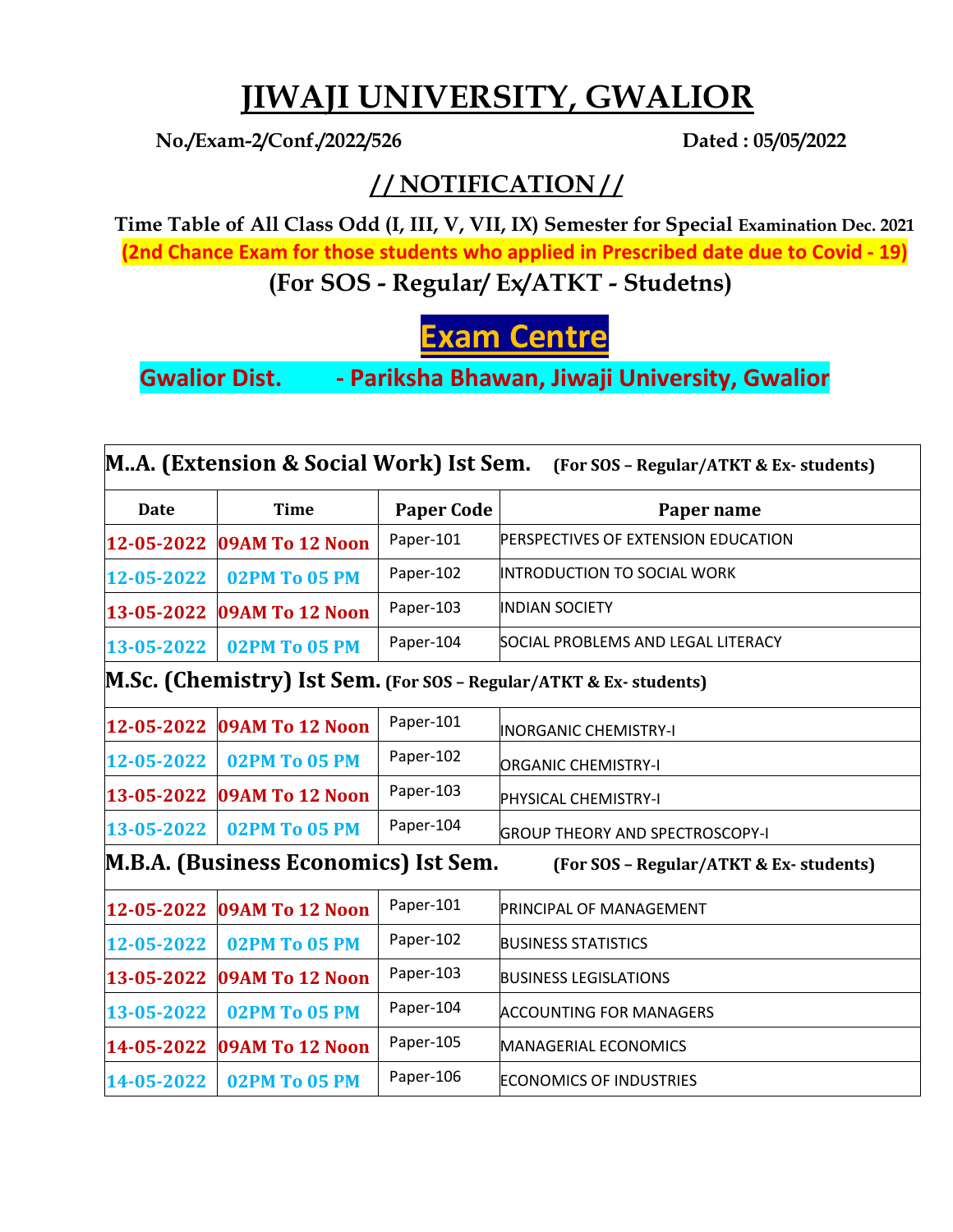| M.B.A. (Full Time / Financial Administration / Human Resource Management) Ist Semester<br>(For SOS - Regular/ATKT & Ex-students) |                            |           |                                                 |
|----------------------------------------------------------------------------------------------------------------------------------|----------------------------|-----------|-------------------------------------------------|
| 12-05-2022                                                                                                                       | 09AM To 12 Noon            | Paper-101 | <b>PRINCIPLES &amp; PRACTICES OF MANAGEMENT</b> |
| 12-05-2022                                                                                                                       | 02PM To 05 PM              | Paper-102 | <b>MANAGERIAL ECONOMICS</b>                     |
| 13-05-2022                                                                                                                       | 09AM To 12 Noon            | Paper-103 | ACCOUNTING FOR MANAGERS                         |
| 13-05-2022                                                                                                                       | 02PM To 05 PM              | Paper-104 | <b>ISTATICS FOR MANAGERIAL DECISION MAKING</b>  |
| 14-05-2022                                                                                                                       | 09AM To 12 Noon            | Paper-105 | <b>BUSINESS ENVIRONMENT</b>                     |
| 14-05-2022                                                                                                                       | 02PM To 05 PM              | Paper-106 | <b>BUSINESS COMMUNICATION</b>                   |
|                                                                                                                                  | 17-05-2022 09AM To 12 Noon | Paper-107 | <b>COMPUTER APPLICATIONS</b>                    |
| M.B.A. (Hospital Administration) Ist Semester<br>(For SOS – Regular/ATKT & Ex-students)                                          |                            |           |                                                 |
|                                                                                                                                  | 12-05-2022 09AM To 12 Noon | Paper-104 | <b>FUNDAMENTALS OF COMMUNICATION</b>            |
| 12-05-2022                                                                                                                       | 02PM To 05 PM              | Paper-105 | <b>WELLNESS AND MEDICAL TOURISM</b>             |
|                                                                                                                                  | 13-05-2022 09AM To 12 Noon | Paper-106 | <b>BIOSTATISTICS</b>                            |

|                                     | M.A. (History) Third Sem. |                   | (For SOS/ - Regular/ATKT/Ex-student Only)                                                       |
|-------------------------------------|---------------------------|-------------------|-------------------------------------------------------------------------------------------------|
| <b>Date</b>                         | Day                       | <b>Paper Code</b> | Paper name                                                                                      |
| 12-05-2022                          | 09AM To 12 Noon           | Paper-301         | 20TH CENTURY WORLD (1900 TO 1945 AD)                                                            |
| 12-05-2022                          | 02PM To 05 PM             | Paper-302         | HISTORY OF MODERN INDIA (1858 TO 1917 AD)                                                       |
| 13-05-2022                          | 09AM To 12 Noon           | Paper-303         | CULTURAL HISTORY OF MODERN INDIA (1740 TO 1858 AD)                                              |
| 13-05-2022                          | <b>02PM To 05 PM</b>      | Paper-304 (D)     | HISTORY OF MODERN INDIA(1805 TO 1857 AD) -I                                                     |
| M.A. (Political Science) Third Sem. |                           |                   | (For SOS/ - Regular/ATKT/Ex-student Only)                                                       |
| 12-05-2022                          | 09AM To 12 Noon           | Paper-301         | <b>POLITICAL PHILOSOPHY III : MODERN INDIAN POLITICAL THOUGHT</b>                               |
| 12-05-2022                          | <b>02PM To 05 PM</b>      | Paper-302         | INDIAN POLITICS III : STATE POLITICS IN INDIA                                                   |
| 13-05-2022                          | 09AM To 12 Noon           | Paper-303         | IGANDHIAN POLITICAL PHILOSOPHY AND ACTION                                                       |
| 13-05-2022                          | 02PM To 05 PM             | Paper-304 (A)     | <b>PANCHAYATI RAJ &amp; RURAL DEVELOPMENT</b><br><b>ADMINISTRATION WITH DUE REFERENCE TO MP</b> |
| M.A. (Yoga) Third Semester          |                           |                   | (For SOS/ - Regular/ATKT/Ex-student Only)                                                       |
| 12-05-2022                          | 09AM To 12 Noon           | Paper-301         | Yoga and Health                                                                                 |
| 12-05-2022                          | <b>02PM To 05 PM</b>      | Paper-302         | <b>Research Methodology and Statistics</b>                                                      |
| 13-05-2022                          | 09AM To 12 Noon           | Paper-303         | General Psychology                                                                              |
| 13-05-2022                          | 02PM To 05 PM             | Paper-304         | Indian Philosophy                                                                               |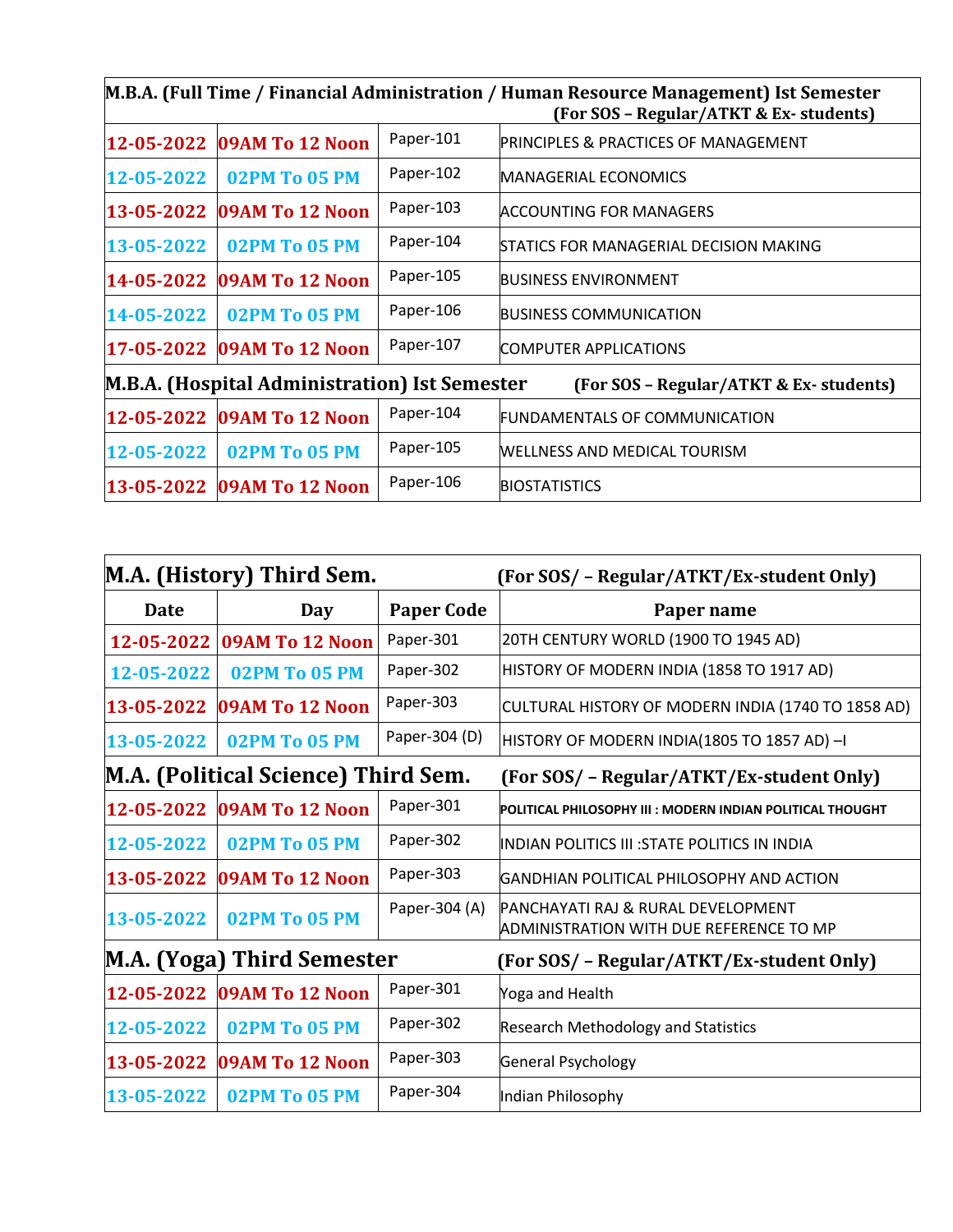|                                                                                                      | M.Sc. (Chemistry) Third Sem.                                                            |                            | (For SOS/ - Regular/ATKT/Ex-student Only)                                    |  |  |
|------------------------------------------------------------------------------------------------------|-----------------------------------------------------------------------------------------|----------------------------|------------------------------------------------------------------------------|--|--|
|                                                                                                      | 12-05-2022 09AM To 12 Noon                                                              | Paper-301                  | APPLICATION OF SPECTROSCOPY (INORGANIC CHEMISTRY)                            |  |  |
|                                                                                                      | 12-05-2022   02PM To 05 PM                                                              | Paper-302                  | <b>PHOTO CHEMISTRY</b>                                                       |  |  |
| 13-05-2022                                                                                           | 09AM To 12 Noon                                                                         | Paper-303                  | <b>ANALYTICAL CHEMISTRY</b>                                                  |  |  |
| 13-05-2022                                                                                           | <b>02PM To 05 PM</b>                                                                    | Paper-304                  | MEDICINAL CHEMISTRY                                                          |  |  |
|                                                                                                      | <b>M.Sc. (Computer Science) Third Sem.</b>                                              |                            | (For SOS/ - Regular/ATKT/Ex-student Only)                                    |  |  |
| 12-05-2022                                                                                           | 09AM To 12 Noon                                                                         | Paper-301                  | THEORY OF COMPUTATION                                                        |  |  |
| 12-05-2022                                                                                           | <b>02PM To 05 PM</b>                                                                    | Paper-302                  | OBJECT ORIENTED PROGRAMMING WITH JAVA                                        |  |  |
|                                                                                                      | 13-05-2022 09AM To 12 Noon                                                              | Paper-303                  | TECHNIQUES OF OPERATION RESEARCH                                             |  |  |
| 13-05-2022                                                                                           | 02PM To 05 PM                                                                           | Paper-306                  | PROGRAMMING IN HTML, CSS & PHP                                               |  |  |
| M.Sc. (Industrial Chemistry) Third Sem. (Fine & Pharma)<br>(For SOS/ - Regular/ATKT/Ex-student Only) |                                                                                         |                            |                                                                              |  |  |
|                                                                                                      | 12-05-2022 09AM To 12 Noon                                                              | Paper-304(A)               | <b>PESTICIDES CHEMISTRY</b>                                                  |  |  |
|                                                                                                      |                                                                                         |                            | M.Sc. (Food Technology) Third Sem. (For SOS/ - Regular/ATKT/Ex-student Only) |  |  |
|                                                                                                      | 12-05-2022 09AM To 12 Noon                                                              | Paper-301                  | PROCESSING OF CEREALS LEGUMES OILSEED AND SUGAR CROPS                        |  |  |
| 12-05-2022                                                                                           | 02PM To 05 PM                                                                           | Paper-302                  | DAIRY TECHNOLOGY                                                             |  |  |
| 13-05-2022                                                                                           | 09AM To 12 Noon                                                                         | Paper-303                  | <b>MEAT FISH AND POULTRY PRODUCTS</b>                                        |  |  |
| 13-05-2022                                                                                           | 02PM To 05 PM                                                                           | Paper-304                  | FOOD ADDITIVES SPICE AND FLAVOR TECHNOLOGY                                   |  |  |
| MJMC IIIrd Semester                                                                                  |                                                                                         |                            | (For SOS - Regular/ATKT & Ex-students)                                       |  |  |
|                                                                                                      | 12-05-2022 09AM To 12 Noon                                                              | Paper-301                  | <b>MEDIA MANAGEMENT</b>                                                      |  |  |
| 12-05-2022                                                                                           | <b>02PM To 05 PM</b>                                                                    | Paper-302                  | RADIO JOURNALISM                                                             |  |  |
|                                                                                                      | 13-05-2022 09AM To 12 Noon                                                              | Paper-303 (A)              | <b>NEWS WRITING</b>                                                          |  |  |
| 13-05-2022                                                                                           | <b>02PM To 05 PM</b>                                                                    | Paper-304 (A)              | DEVELOPMENT COMMUNICATION                                                    |  |  |
|                                                                                                      | <b>M.B.A. (Business Economics) IIIrd Sem.</b><br>(For SOS - Regular/ATKT & Ex-students) |                            |                                                                              |  |  |
| 12-05-2022                                                                                           | 09AM To 12 Noon                                                                         | Paper-301                  | ECONOMICS OF DECISION MAKING (CORE)                                          |  |  |
| 12-05-2022                                                                                           | <b>02PM To 05 PM</b>                                                                    | Paper-302                  | <b>SERVICES MARKETING</b>                                                    |  |  |
| 13-05-2022                                                                                           | 09AM To 12 Noon                                                                         |                            | Paper-303(MM) CONSUMER BEHAVIOR                                              |  |  |
| 13-05-2022                                                                                           | 02PM To 05 PM                                                                           |                            | Paper-304(MM) ADVERTISING MANAGEMENT                                         |  |  |
| 14-05-2022                                                                                           | 09AM To 12 Noon                                                                         | Paper-305 (PM) LABOUR LAWS |                                                                              |  |  |
| 14-05-2022                                                                                           | 02PM To 05 PM                                                                           |                            | Paper-306 (PM) HUMAN RESOURCE DEVELOPMENT                                    |  |  |
|                                                                                                      | M.B.A. (E-Commerce) IIIrd Sem.                                                          |                            | (For SOS - Regular/ATKT & Ex-students)                                       |  |  |
|                                                                                                      | 12-05-2022 09AM To 12 Noon                                                              | Paper-303                  | <b>BUSINESS COMMUNICATION</b>                                                |  |  |